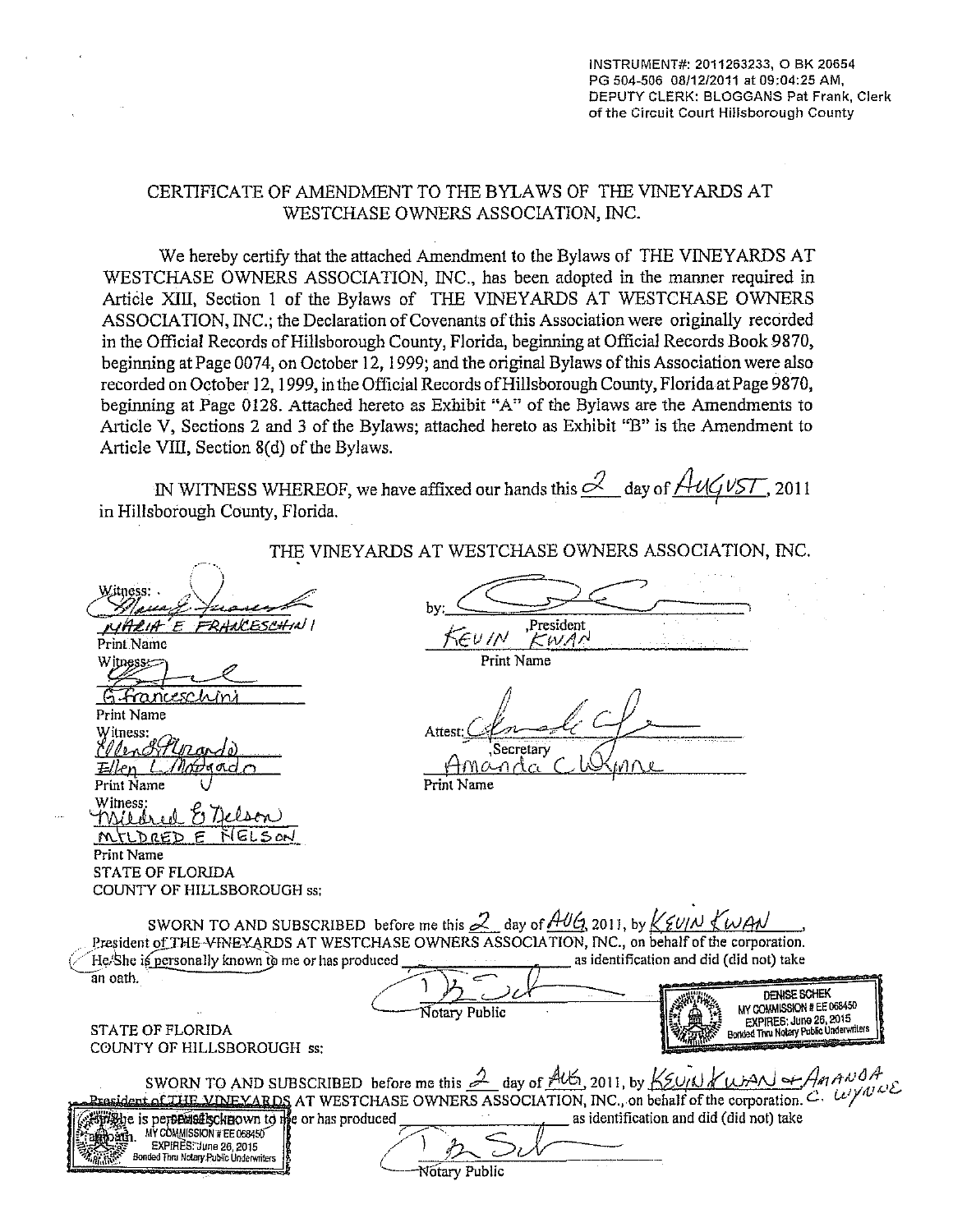Additions indicated by underlining. Deletions indicated by striking through.

### ADOPTED AMENDMENT TO THE BYLAWS OF THE VINEYARDS AT WESTCHASE OWNERS ASSOCIATION, INC..

Article V, Sections 2 and 3shall be amended to the Bylaws and shall read as follows:

Section 2. Election. Election to the Board of Directors shall be by secret written ballot. At the election to the Board of Directors, the Members may cast, in respect to each vacancy, as many votes as they are entitled to exercise under the provisions of the Declaration. The persons receiving the largest number of votes shall be elected. Cumulative voting is not permitted. Election to the Board of Directors shall be conducted at the annual meeting of the association. The election of the Board of Directors shall be conducted by a vote of the membership, in person or by proxy. At such election the members may cast, in respect to each vacancy, as many votes as they are entitled to exercise under the provisions of the Declaration.

Section 3. Use of Proxy. For election of members of the Board of Directors, Members shall vote in person or the Member may vote by proxy at a meeting of the Members or by a ballot that the Member personally casts.

EXHIBIT "A"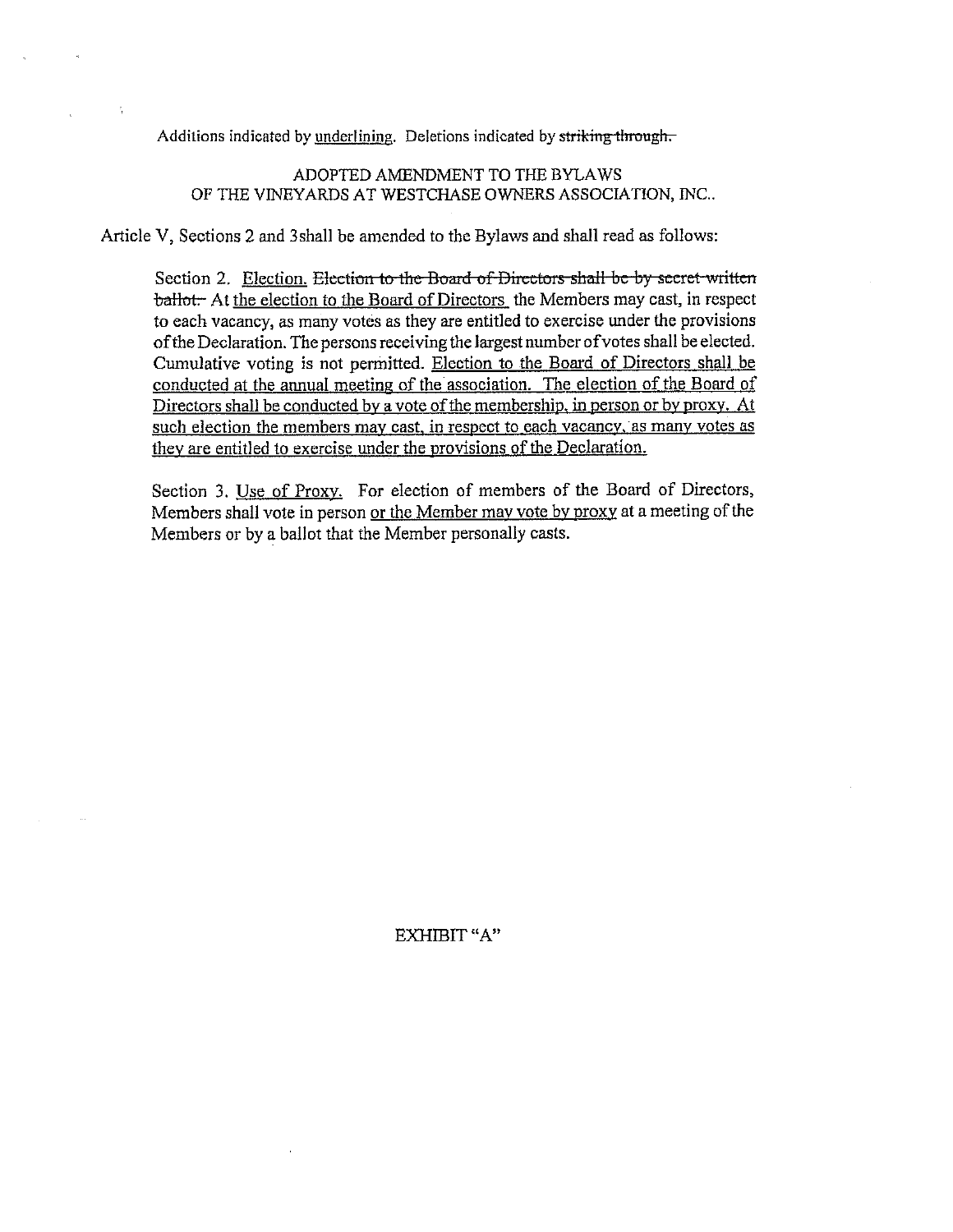Article VIII, Section 8(d), Treasurer:

 $\lambda$  .

ومناجل والمتحال والمتارين

( d) The treasurer shall receive and deposit in appropriate bank accounts all monies of the Association and shall disburse such funds as directed by resolution of the Board of Directors; shall sign all checks and promissory notes of the Association; keep proper books of account; canse an arnmal audit of the Association books to be made by a public accountant at the completion of each fiscal year; cause a financial report to be prepared. on an annual basis, as required by Florida Statutes and shall prepare or have prepared an annual budget and a statement of income and expenditures to be presented to the membership at its regular annual meeting, and deliver a copy of each to the Members.

EXHIBIT "B"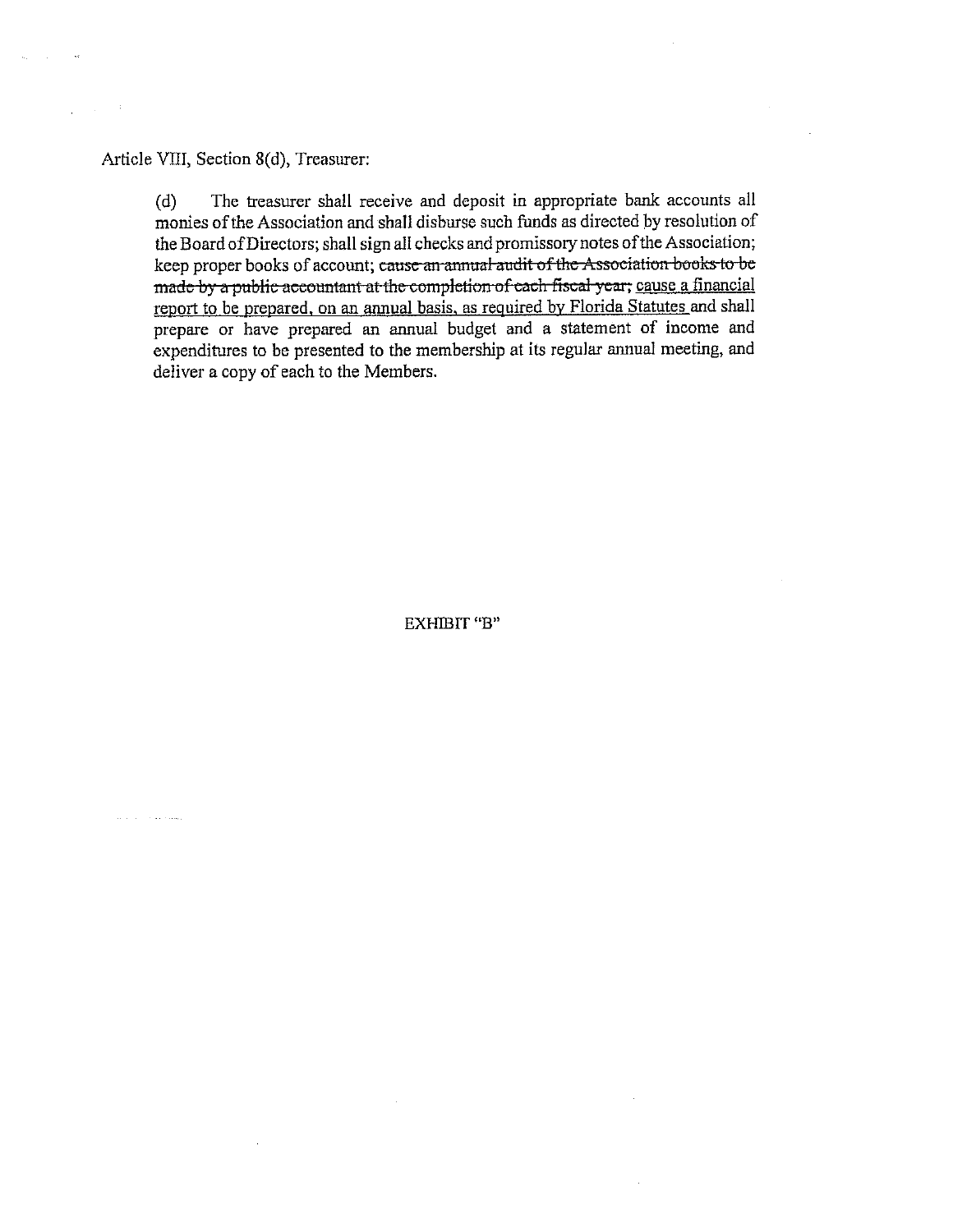# **EXHIBIT "B**

By-laws

 $\sim$ 

 $\mathcal{L}^{\mathcal{A}}$ 

 $\ddot{\phantom{a}}$  $\bar{\Lambda}$ 

 $\sim$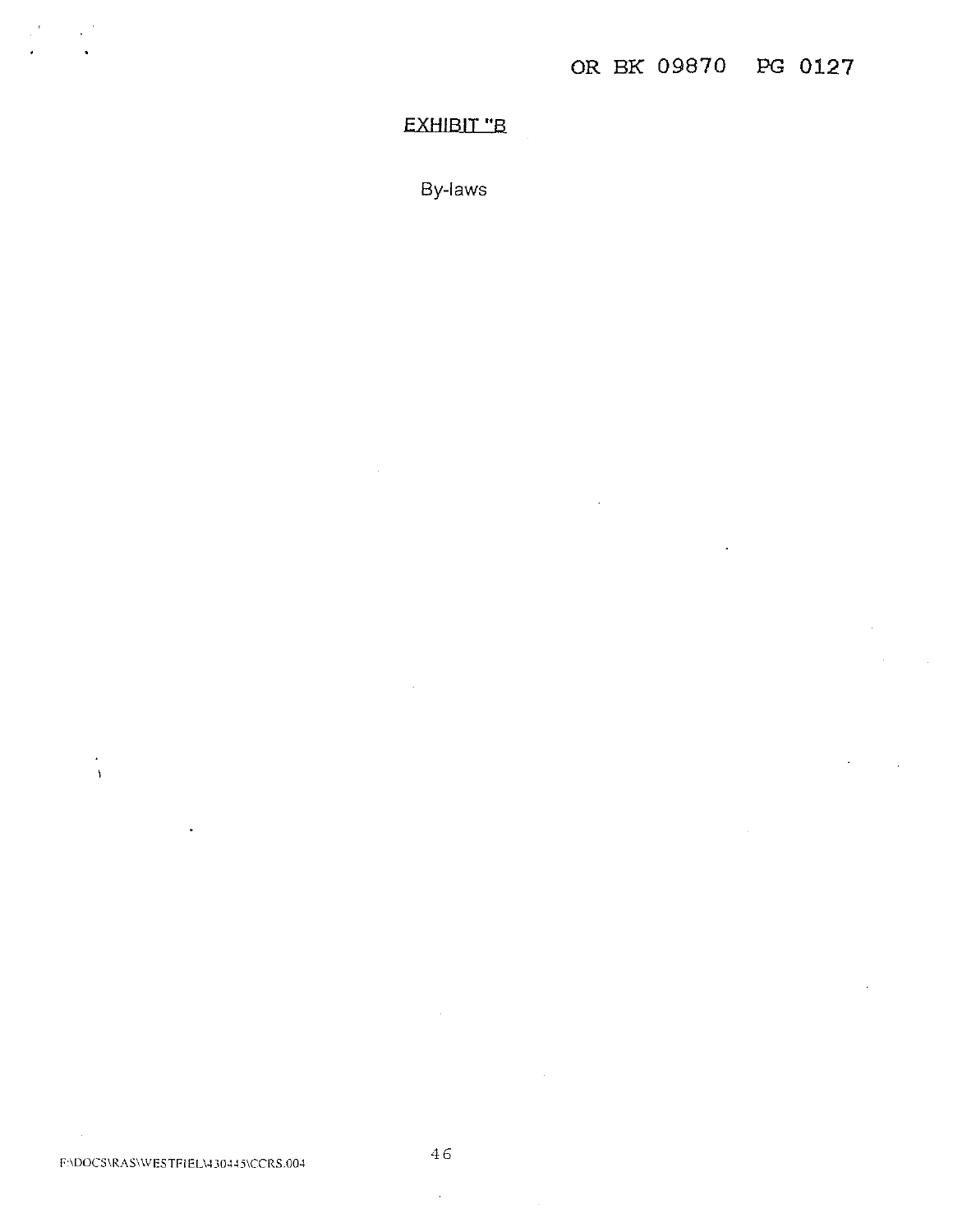### **BY-LAWS**

### **OF**

### **THE VINEYARDS AT WESTCHASE OWNERS ASSOCIATION, INC.**

### **ARTICLE** I

# **NAME AND LOCATION**

The name of the corporation is THE VINEYARDS AT WESTCHASE OWNERS ASSOCIATION, INC., hereinafter referred to as the "Association." The principal office of the corporation shall be located at 107 Dunbar Avenue, Suite I, Oldsmar, Florida 34667, or such other place as is designated by the Board of Directors, but meetings of the members of this Association and directors may be held at such places within Hillsborough County, Florida, as may be designated by the Board of Directors.

#### **ARTICLE** II

### **DEFINITIONS**

The definitions as set out in the Declaration of Covenants, Conditions, Restrictions and Easements for the Villas at Westchase (the "Declaration") are hereby incorporated by reference.

### **ARTICLE** Ill

#### **MEETING OF MEMBERS**

Section 1. Annual Meetings. The first annual meeting of the members of this Association (the "Members") shall be held within one year from the date of incorporation of the Association, and each subsequent regular annual meeting of the Members shall be held on the same day of the same month of each year thereafter, at the hour of seven o'clock, p.m. If the day for the annual meeting of the Members is a legal holiday, the meeting will be held at the same hour on the first day following which is not a legal holiday.

Section 2. Special Meetings. Special meetings of the Members may be called at any time by the president or by the Board of Directors, or upon written request of the Members who are entitled to vote one-fourth (1/4) of all of the votes of the Class A membership.

Section 3. Notice of Meetings. Written notice of each meeting of the Members shall be given by, or at the direction of, the secretary or person authorized to call the meeting, by mailing a copy of such notice, postage prepaid, at least 15 days before such meeting to each Member entitled to vote thereat, addressed to the Member's address last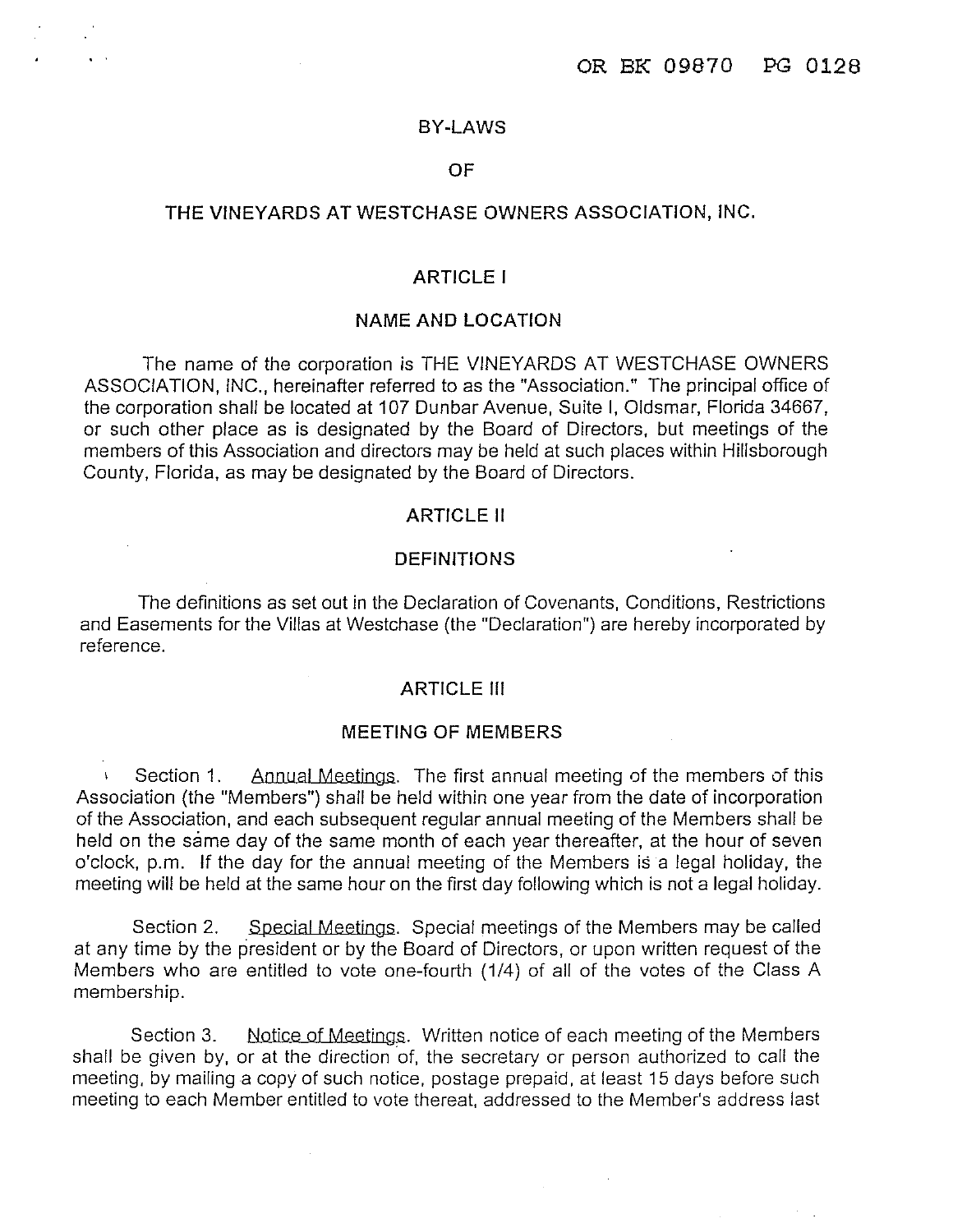appearing on the books of the Association, or supplied by such Member to the Association for the purpose of notice. Notice shall also be posted in a conspicuous place 48 hours in advance of the meeting. Such notice shall specify the place, day and hour of the meeting, and, in the case of a special meeting, the purpose of the meeting.

 $\mathbf{A}=\mathbf{A}$ 

Section 4. Quorum. The presence at the meeting of Members entitled to cast, or of limited or general proxies entitled to cast, thirty percent (30%) of the votes of each class of membership shall constitute a quorum for any action except as otherwise provided in the Articles of Incorporation, the Declaration, or these By-laws. If, however, such quorum shall not be present or represented at any meeting, the Members entitled to vote thereat shall have power to adjourn the meeting from time to time, without notice other than announcement at the meeting, until a quorum as aforesaid shall be present or be represented. Unless otherwise provided in these By-Laws, the Articles of Incorporation or Declaration, decision shall be made by a majority of the voting interests represented at a meeting at which a quorum in present.

Section 5. Proxies. At all meetings of Members, each Member may vote in person or by limited proxy. All proxies shall be in writing and filed with the secretary prior to its use. Every proxy shall be effective only for the specific meeting for which originally given and any lawfully adjourned meeting thereof. A proxy is not valid for a period longer than 90 days after the date of the first meeting for which it was given. A proxy is revocable at any time at the pleasure of the Member who executes it. Limited proxies may also be used for votes taken to amend the Articles of Incorporation or these By-Laws or for any matter that requires or permits a vote of the Members.

# **ARTICLE IV**

# **BOARD OF DIRECTORS: SELECTION: TERM OF OFFICE**

Section 1. Number. The affairs of this Association shall be managed by an initial board of three (3) directors. Thereafter the Board of Directors shall consist of either three (3) members or five (5) members as determined by the Members at each annual meeting.

Section 2. Term of Office. The term of office for all directors is one year. The initial directors of the Association set forth in the Articles of Incorporation shall hold office until the first annual meeting. Thereafter, election of directors shall take place at each annual meeting.

Section 3. Removal. Any director may be removed from the Board of Directors, with or without cause, by a majority vote of the Members of the Association. In the event of death, resignation or removal of a director, his successor shall be selected by the remaining members of the Board of Directors and shall serve for the unexpired term of his predecessor.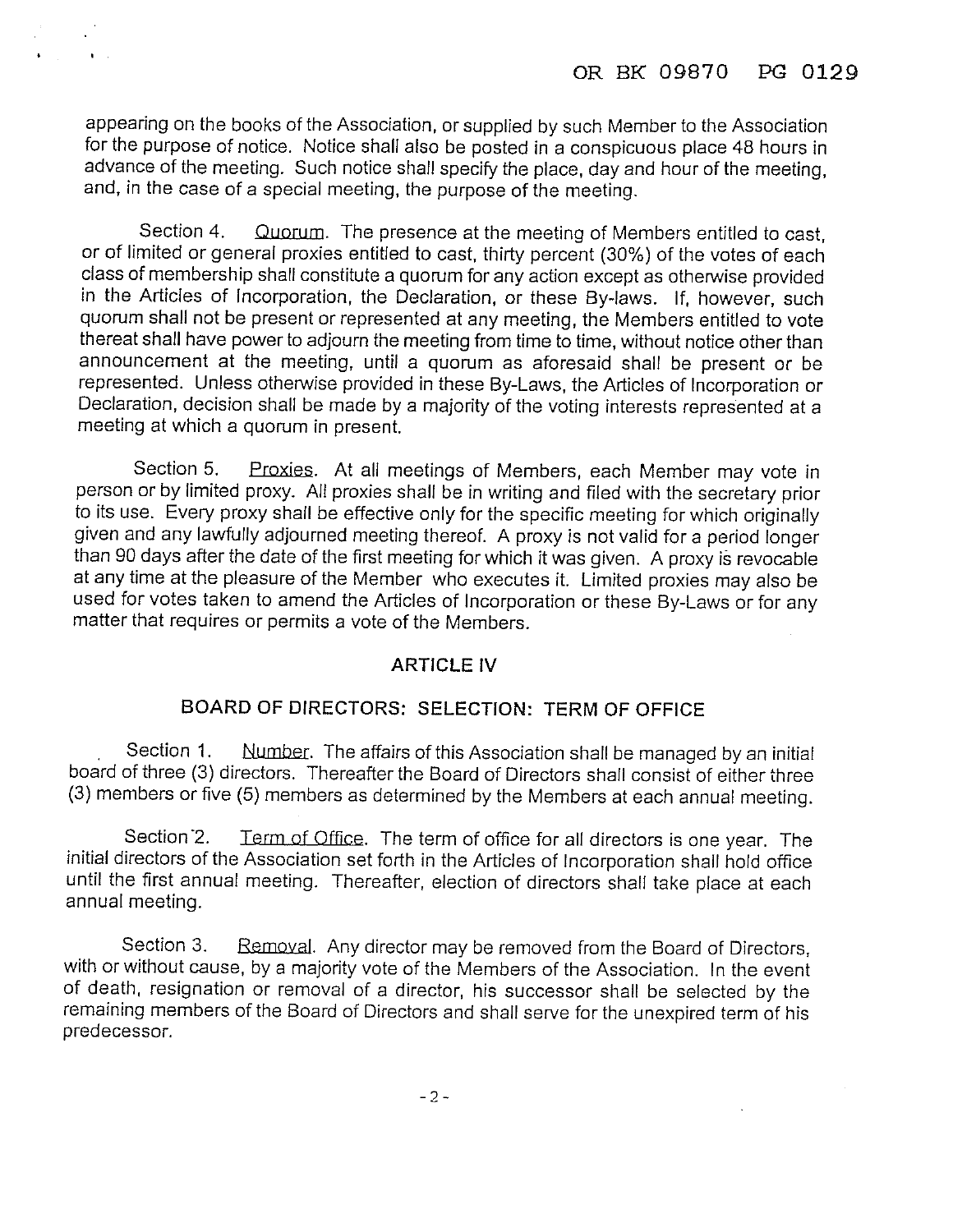Section 4. Compensation. No director shall receive compensation for any service he may render to the Association. However, any director may be reimbursed for his actual expenses incurred in the performance of his duties.

# ARTICLE V

# NOMINATION AND ELECTION OF DIRECTORS

Section 1. Nomination. Nomination for election to the Board of Directors shall be made by a Nominating Committee. Nominations may also be made from the floor at the annual meeting. The Nominating Committee shall consist of a Chairman, who shall be a member of the Board of Directors, and two or more Members of the Association. The Nominating Committee shall be appointed by the Board of Directors prior to each annual meeting of the Members, to serve from the close of such annual meeting until the close of the next annual meeting and such appointment shall be announced at each annual meeting. The Nominating Committee shall make as many nominations for election to the Board of Directors as it shall in its discretion determine, but not less than the number of vacancies that are to be filled. Such nominations may be made from among Members or non-Members.

Section 2. Election. Election to the Board of Directors shall be by secret written ballot. At such election the Members may cast, in respect to each vacancy, as many votes as they are entitled to exercise under the provisions of the Declaration. The persons receiving the largest number of votes shall be elected. Cumulative voting is not permitted.

Section 3. Use of Proxy. For election of members of the Board of Directors, Members shall vote in person at a meeting of the Members or by a ballot that the Member personally casts.

### **ARTICLE VI**

### **MEETINGS OF DIRECTORS**

Section<sup>1</sup>. Meetings. The Board of Directors shall have power to:

 $\overline{1}$ 

(a) adopt and publish rules and regulations governing the use of the Common Property and facilities, and the personal conduct of the Members and their guests thereon, and to establish penalties for the infraction thereof;

(b) suspend the voting rights and rights to use of the Common Property of a Member during any period in which such Member shall be in default in the payment of any assessment levied by the Association. Such rights may also be suspended after notice and hearing, for a period not to exceed sixty (60) days for infraction of published rules and regulations;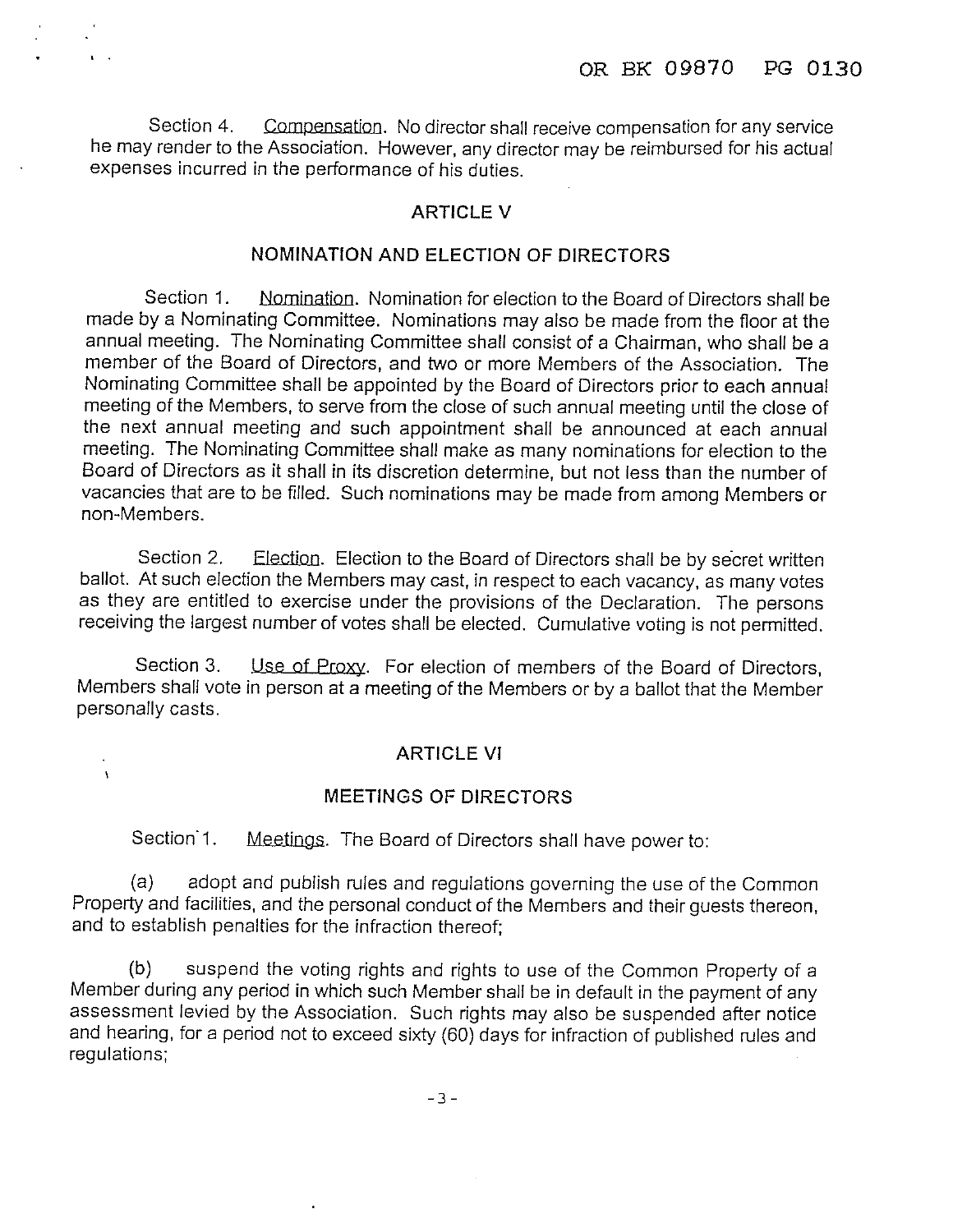(c) exercise for the Association all powers, duties and authority vested in or delegated to the Association and not reserved to the membership by other provisions of these By-laws, the Articles of Incorporation, or the Declaration;

(P) declare the office of a member of the Board of Directors to be vacant in the event such member shall be absent from three (3) consecutive regular meetings of the Board of Directors; and

(e) employ a manager, an independent contractor, or such other employees as they deemed necessary, and to prescribed their duties.

Section 2. Duties. It shall be the duty of the Association, by and through the Board of Directors, to:

(a) cause to be kept a complete record of all its acts and corporate affairs and to present a statement thereof to the Members at the annual meeting of the Members, or at any special meeting when such statement is requested in writing by one-fourth (1/4) of the Class A Members who are entitled to vote, at least ten (10) days prior to the meeting or special meeting; all such records to be retained for at least seven (7) years;

(b) supervise all officers, agents and employees of the Association: and to see that their duties are properly performed;

(c) as more fully provided in the Declaration, to:

 $\blacksquare$ 

(1) establish the annual Association Budget and fix the amount of the annual assessment against each Lot at least thirty (30) days in advance of each annual assessment period;

(2) send written notice of each assessment to every Owner subject thereto at least thirty (30) days in advance of each annual assessment period;

(3) foreclose the lien against any Lot for which assessments are not paid within thirty (30) days after the due date or to bring an action at law against the Owner personally obligated to pay the same; and

(4) collect at first closing on the Lot the balance of the assessment owing for the remaining portion of the year.

(d) issue or to cause an appropriate officer to issue, upon demand by any person, a certificate setting forth whether or not any assessment has been paid. Reasonable charges may be made by the Board of Directors for the issuance of these certificates. If a certificate states an assessment has been paid, such certificate shall be conclusive evidence of such payment;

-4-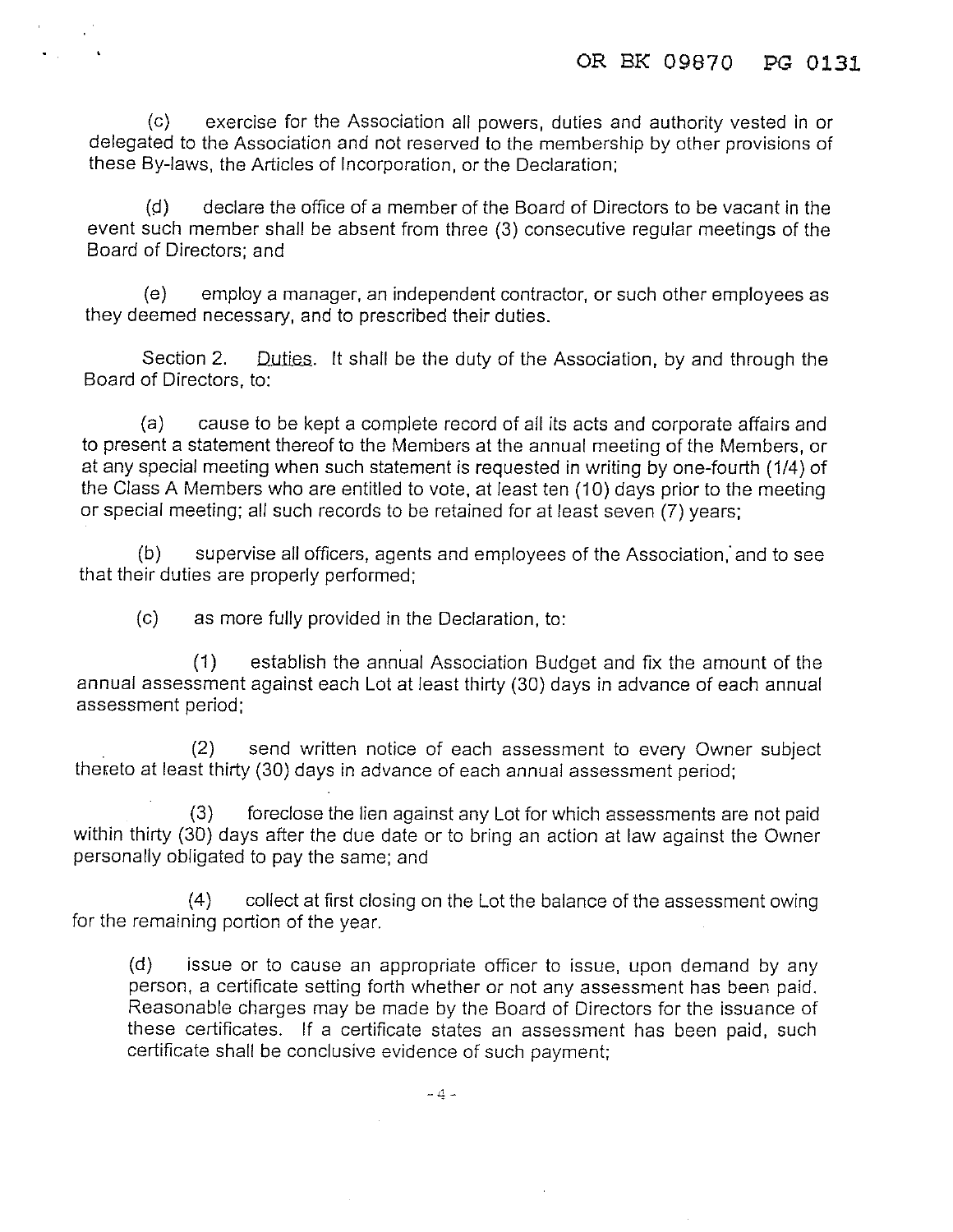(e) procure and maintain adequate liability and hazard insurance on property owned by the Association;

(f) cause all officers or employees having fiscal responsibilities to be bonded, as it may deem appropriate;

(g) cause the Common Property to be maintained; and

(h) establish prior to the beginning of the fiscal year and prior to setting the assessments of the coming year, an annual budget for the Association, including maintenance of Common Property, and to establish reserve accounts for replacement of those parts of the Common Property which have a limited useful life span.

(i) initiate or defend litigation on behalf of the Association

Section 3. Meetings. A meeting of the Board of Directors occurs whenever a quorum of the Board gathers to conduct Association business. All meetings of the Board of Directors are open to all Members, except for meetings between the Board of Directors and its attorney with respect to proposed or pending litigation where the contents of the discussion would otherwise be governed by the attorney-client privilege. Notices of all Board of Directors meetings must be posted in a conspicuous place on the Property at least 48 hours in advance of a meeting, except in an emergency. In the alternative, if notice is not posted in a conspicuous place on the Property, notice of each Board of Directors meeting must be mailed or delivered to each Member at least 7 days before the meeting, except in an emergency. An assessment may not be levied at a Board of Directors meeting unless the notice of the meeting includes a statement that assessments will be considered and the nature of the assessments. Directors may not *vote* by proxy or by secret ballot at Board of Directors meetings, except that secret ballots may be used in the election of officers.

# **ARTICLE VIII**

 $\mathbf{r}$ 

# **OFFICERS AND THEIR DUTIES**

Section 1. Enumeration of Offices. The officers of this Association shall be a president and vice-president, who shall at all times be members of the Board of Directors, a secretary, and a treasurer, and such other officers as the Board of Directors may from time to time by resolution create.

Section 2. Election of Officers. The election of officers shall take place at the first meeting of the Board of Directors following each annual meeting of the Members.

Section 3. Lerm. The officers of this Association shall be elected annually by the Board and each shall hold office for one (1) year unless he shall sooner resign, or shall be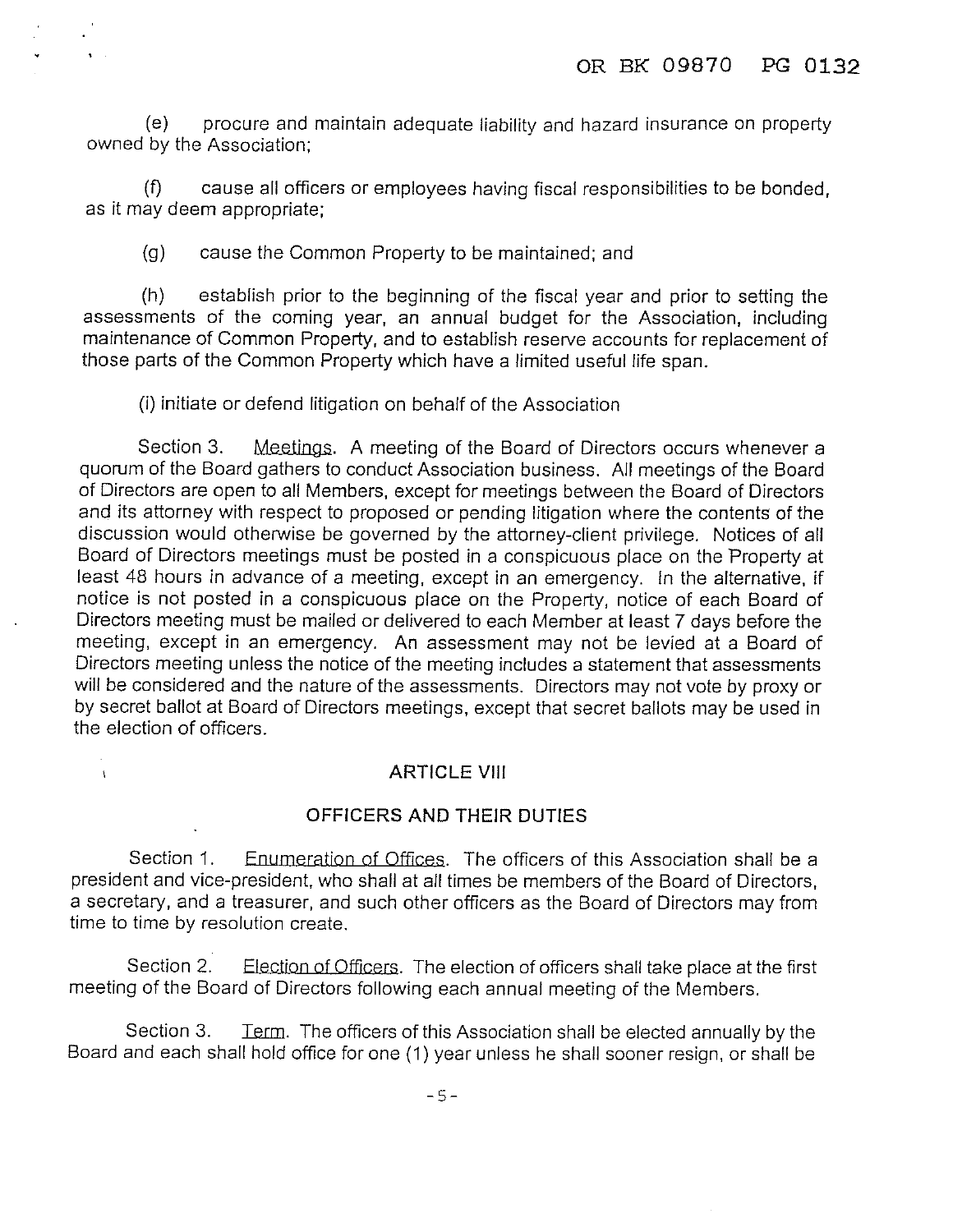removed, or otherwise disqualified to serve.

Section 4. Special Appointments. The Board of Directors may elect such other officers as the affairs of the Association may require, each of whom shall hold office for such period, have such authority, and perform such duties as the Board of Directors may, from time to time, determine.

Section 5. Resignation and Removal. Any officer may be removed from office with or without cause by the Board of Directors. Any officer may resign at any time by giving written notice to the Board of Directors, the president or the secretary. Such resignation shall take effect on the date of receipt of such notice or at any later time specified therein, and unless otherwise specified therein, the acceptance of such resignation shall not be necessary to make it effective.

Section 6. Vacancies. A vacancy in any office may be filled by appointment by the Board of Directors. The officer appointed to such vacancy shall serve for the remainder of the term of the officer he replaced.

Section 7. Multiple Offices. The offices of secretary and treasurer may be held by the same person. No person shall simultaneously hold more than one of any of the other offices except in the case of special offices created pursuant to Section 4 of this Article.

Section 8. Duties. The duties of the officers are as follows:

#### President

(a) The president shall preside at all meetings of the Board of Directors; shall see that orders and resolutions of the Board of Directors are carried out; shall sign all leases, mortgages, deeds and other written instruments and shall sign all checks and promissory notes.

#### Vice-President

(b) The vice-president shall act in the place and stead of the president in the. event of his absence, inability or refusal to act, and shall exercise and discharge such other duties as may be required of him by the Board of Directors.

#### **Secretary**

(c) The secretary shall record the votes and keep the minutes of all meetings and proceedings of the Board of Directors and of the Members; keep the corporate seal of the Association and affix it on all papers requiring said seal; serve notice of meetings of the Board of Directors and of the Members; keep appropriate current records showing

 $-6-$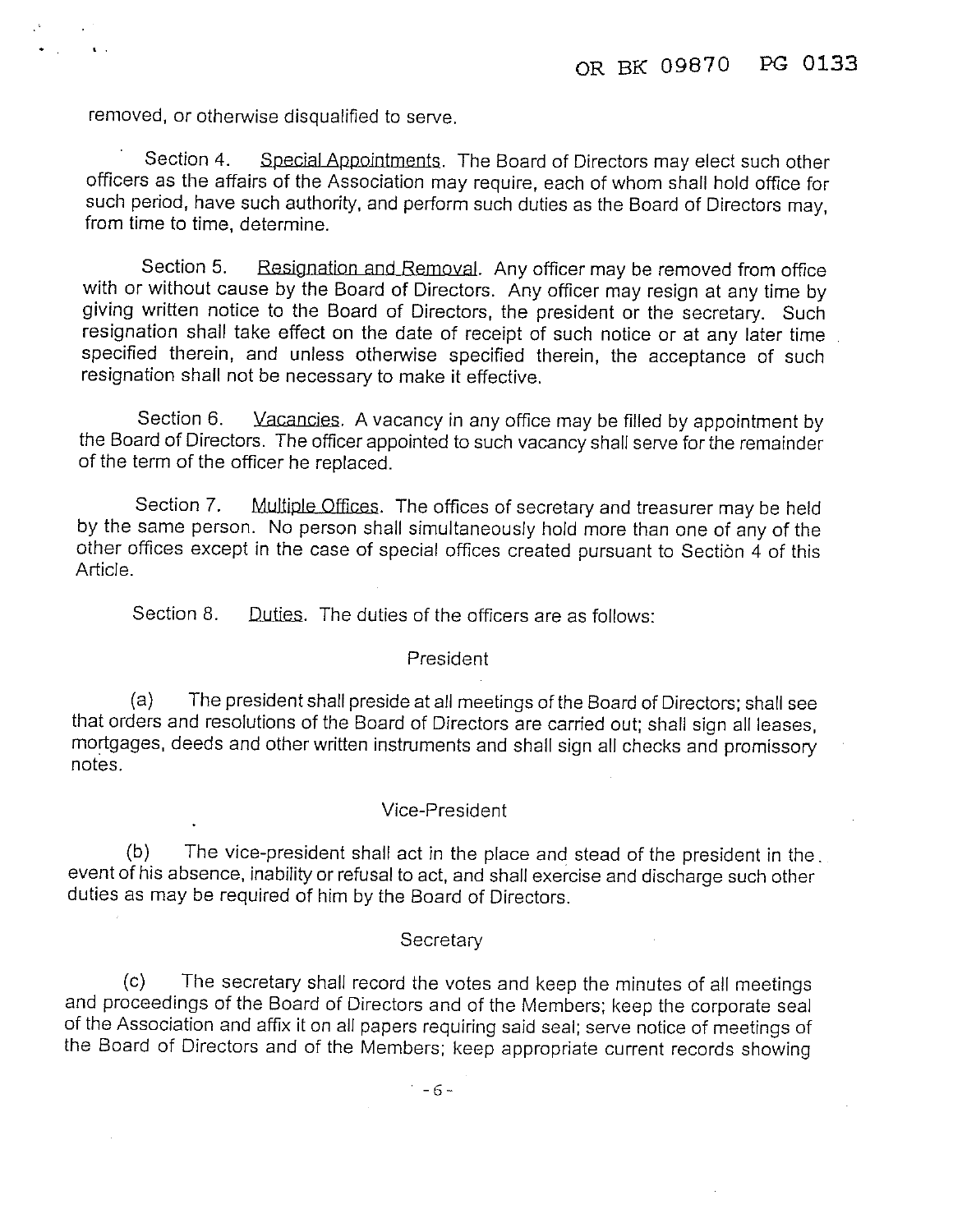Members of the Association together with their addresses, and shall perform such other duties as required by the Board of Directors.

### **Treasurer**

(d) The treasurer shall receive and deposit in appropriate bank accounts all monies of the Association and shall disburse such funds as directed by resolution of the Board of Directors; shall sign all checks and promissory notes of the Association; keep proper books of account; cause an annual audit of the Association books to be made by a public accountant at the completion of each fiscal year; and shall prepare or have prepared an annual budget and a statement of income and expenditures to be presented to the membership at its regular annual meeting, and deliver a copy of each to the Members.

# **ARTICLE IX**

# **COMMITTEES**

The Association shall appoint an Architectural Control Committee, as provided in the Declaration, and a Nominating Committee, as provided in these By-Laws. In addition, the Board of Directors shall appoint other committees as deemed appropriate·in carrying out its purpose.

# **ARTICLE X**

# **BOOKS AND RECORDS**

Section 1. The books, records and papers of the Association shall at all times during reasonable business hours, be subject to inspection by any Member. The Declaration, the Articles of Incorporation and the By-Laws of the Association shall be available for inspection by any Member at the principal office of the Association, where copies may be purchased at reasonable cost.

Section 2. Minutes of all meetings of Members and of the Board of Directors shall be kept in a businesslike manner and shall be available for inspection by Members, or their authorized representatives, and Board members at reasonable times subsequent to transfer of control of the Association to owners other than the Declarant. The Association shall retain these minutes for at least 7 years.

Section 3. The Association shall maintain each of the following items, when applicable, which shall constitute the official records of the Association:

(a) A copy of the plans, specifications, permits, and warranties for the improvements to the Common Property, but not including the construction drawings of the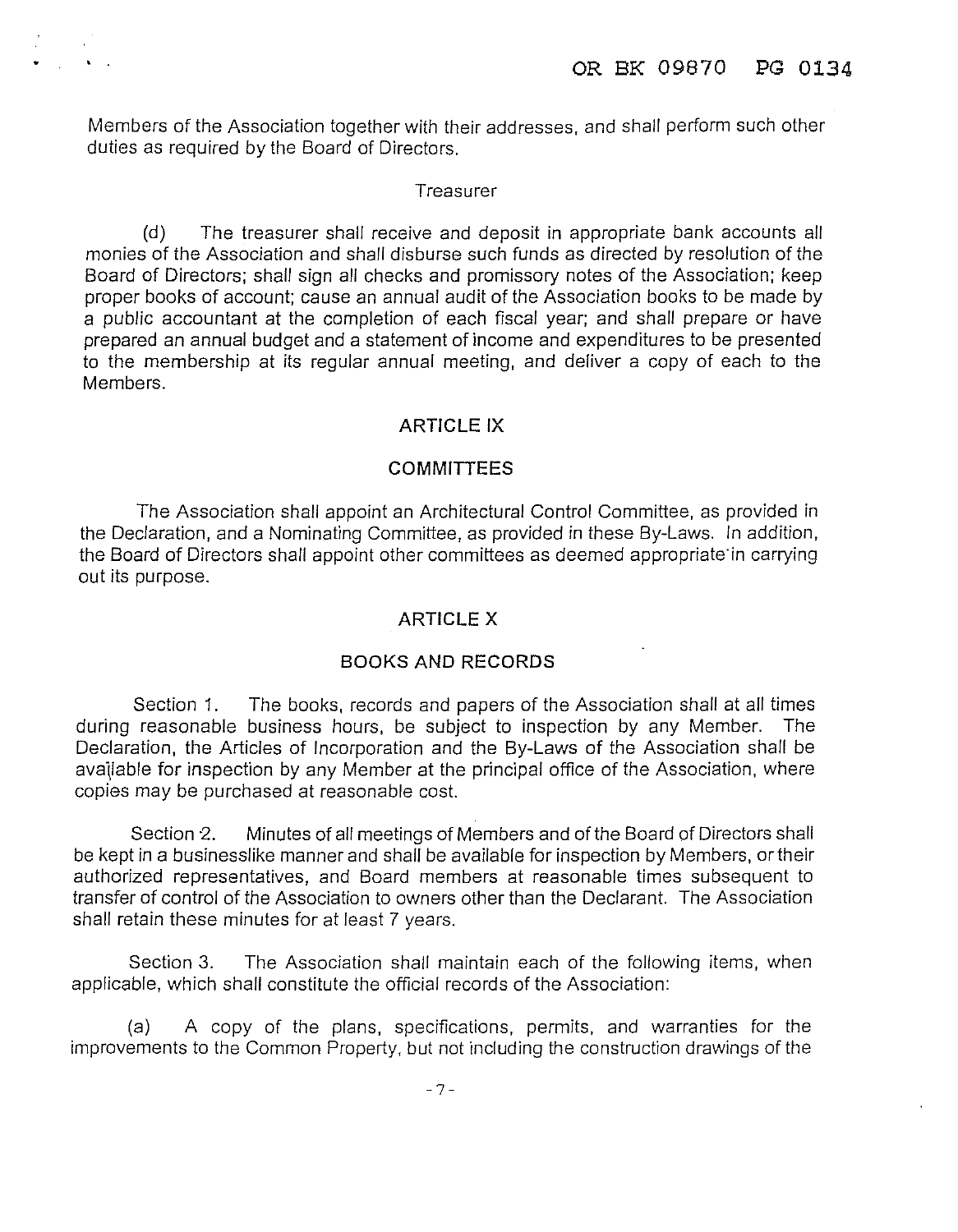individual homes and lots.

(b) A copy of the By-Laws of this Association and of each amendment to the Bylaws.

(c) A copy of the Articles of Incorporation of the Association, or other documents creating the Association, and of each amendment thereto.

(d) A copy of the Declaration and each amendment thereto.

(e) A copy of the current rules of the Association.

(f) The minutes of all meetings of the Association, of the Board of Directors and of Members, which minutes shall be retained for at least seven (7) years.

(g) A current roster of all Members and their mailing addresses, parcel identifications, and, if known, telephone numbers.

(h) All current insurance policies of the Association or a copy thereof, which policies must be retained for a least seven (7) years.

(i) A current copy of all contracts to which the Association is a party, including any management agreement, lease, or other contract to which the Association is a party or under which the Association has an obligation or responsibility. Bids for work to be performed shall also be considered official records and shall be maintained for a period of one (1) year.

U) Accounting records for the Association and separate accounting records for each parcel, according to generally accepted accounting principles. All accounting records shall be maintained for at least seven (7) years. The accounting records shall be open to inspection by Members or their authorized representatives at reasonable times. The failure of the Association to permit inspection of its accounting records by a Member or their authorized representatives entitles any person prevailing in an enforcement action to recover reasonable attorney's fees from the person in control of the books and records who, directly or indirectly, knowingly denied access to the books and records for inspection. The accounting records shall include, but are not limited to:

1. Accurate, itemized, and detailed records of all receipts and expenditures.

2. A current account and a periodic statement of the account for each Member of the Association, designating the name of the Member, the due date and amount of each assessment, the amount paid upon the account, and the balance due.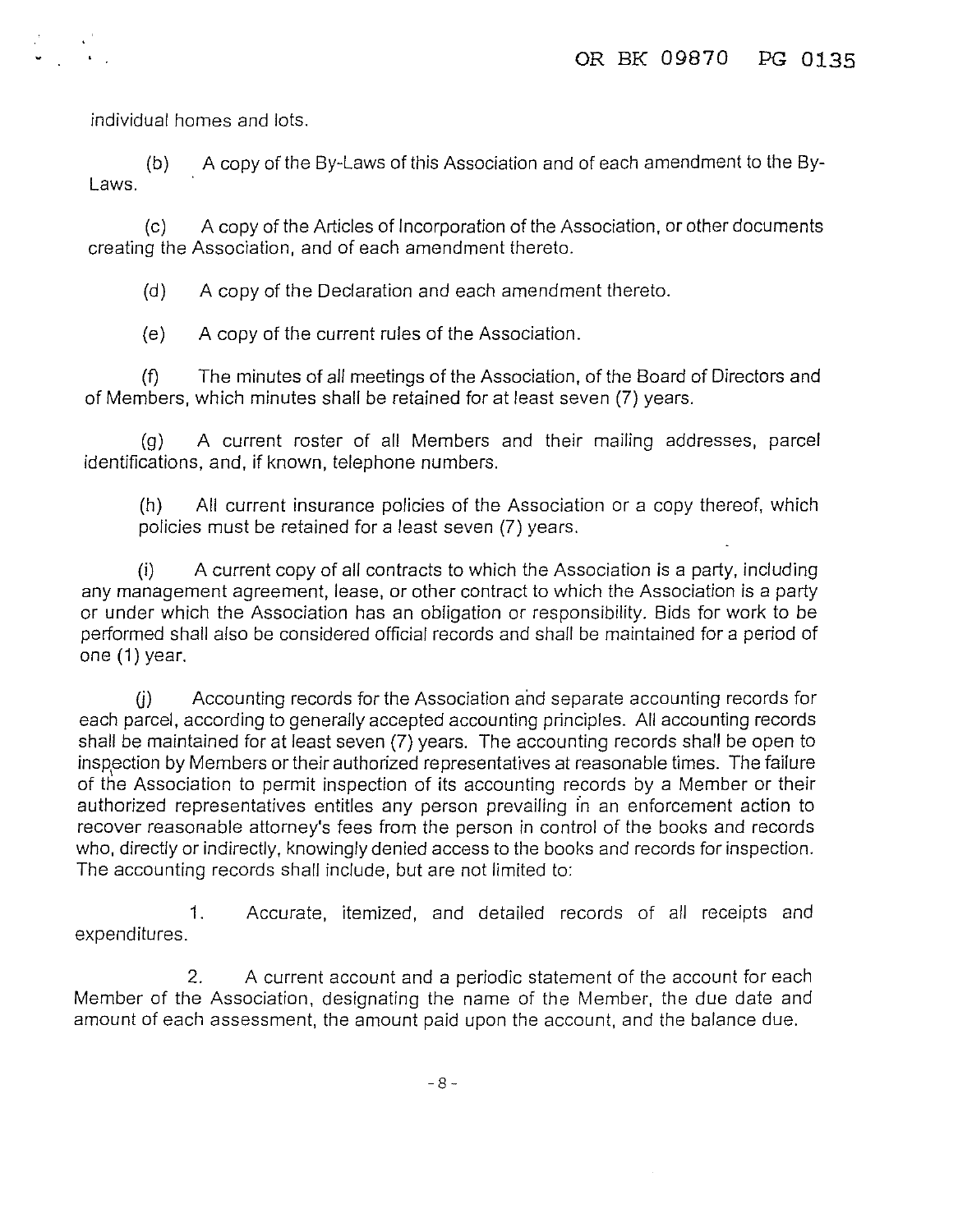3. All tax returns, financial statements, and financial reports of the Association.

4. Any other records that identify, measure, record, or communicate financial information.

# **ARTICLE XI**

#### **ASSESSMENTS**

As more fully provided in the Declaration, each Member is obligated to pay to the Association all assessments as listed in the Declaration which are secured by a continuing lien upon the property against which the assessment is made. Any assessments which are not paid when due shall be delinquent. If the assessment is not paid within thirty (30) days after the due date, the assessment shall bear interest at the rate of eighteen percent per annum (18%) and the Association may bring an action at law against the Owner personally obligated to pay the same or foreclose the lien against the property, and interest, costs, and reasonable attorney's fees of any such action shall be added to the amount of such assessment, provided however, in no event shall this interest rate exceed the maximum allowed by law. No Owner may waive or otherwise escape liability for the assessments provided for herein by non-use of the Common Property or abandonment of his Lot.

### **ARTICLE XII**

#### **CORPORATE SEAL**

The Association shall have a seal in circular form having within its circumference the words: The Vineyards at Westchase Owners Association, Inc., and within the center the word "Florida".

### **ARTICLE XIII**

#### **AMENDMENTS**

Section 1. These By-Laws may be amended, at a regular or special meeting of the Members, by a vote at which a majority or a quorum of Members is present in person or by proxy.

Section 2. In the case of any conflict between the Articles of Incorporation and these By-laws, the Articles shall control; and in the case of any conflict between the Declaration and the By-Laws, the Declaration shall control.

-9-